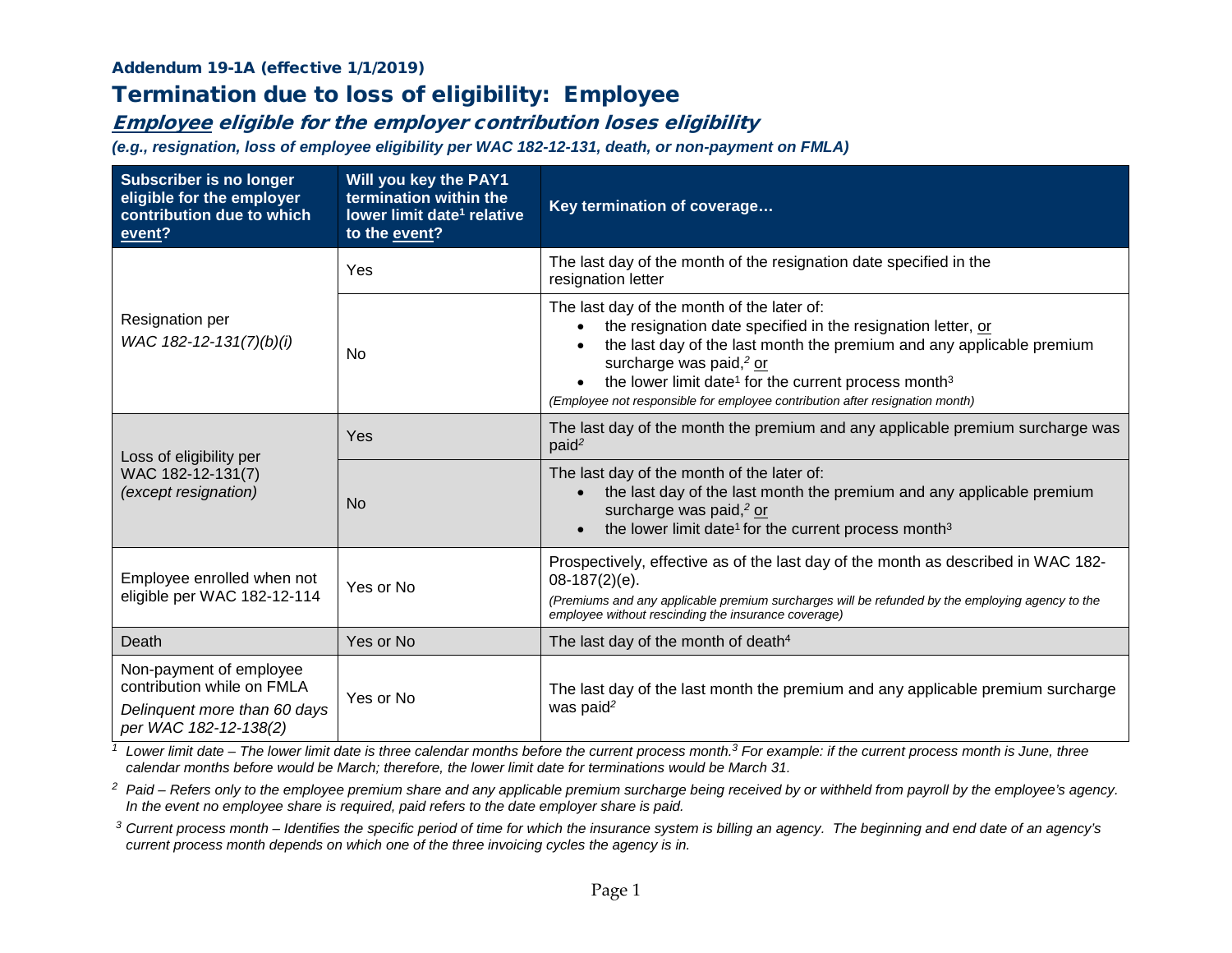*4 If premiums and any applicable premium surcharges remain unpaid for 60 days after the death of the employee, the deceased employee's coverage will be terminated retroactively to the last day of the last month in which the premium or any applicable premium surcharge was paid. The retroactive termination of the deceased employee's coverage will impact enrollment eligibility for surviving dependents.*